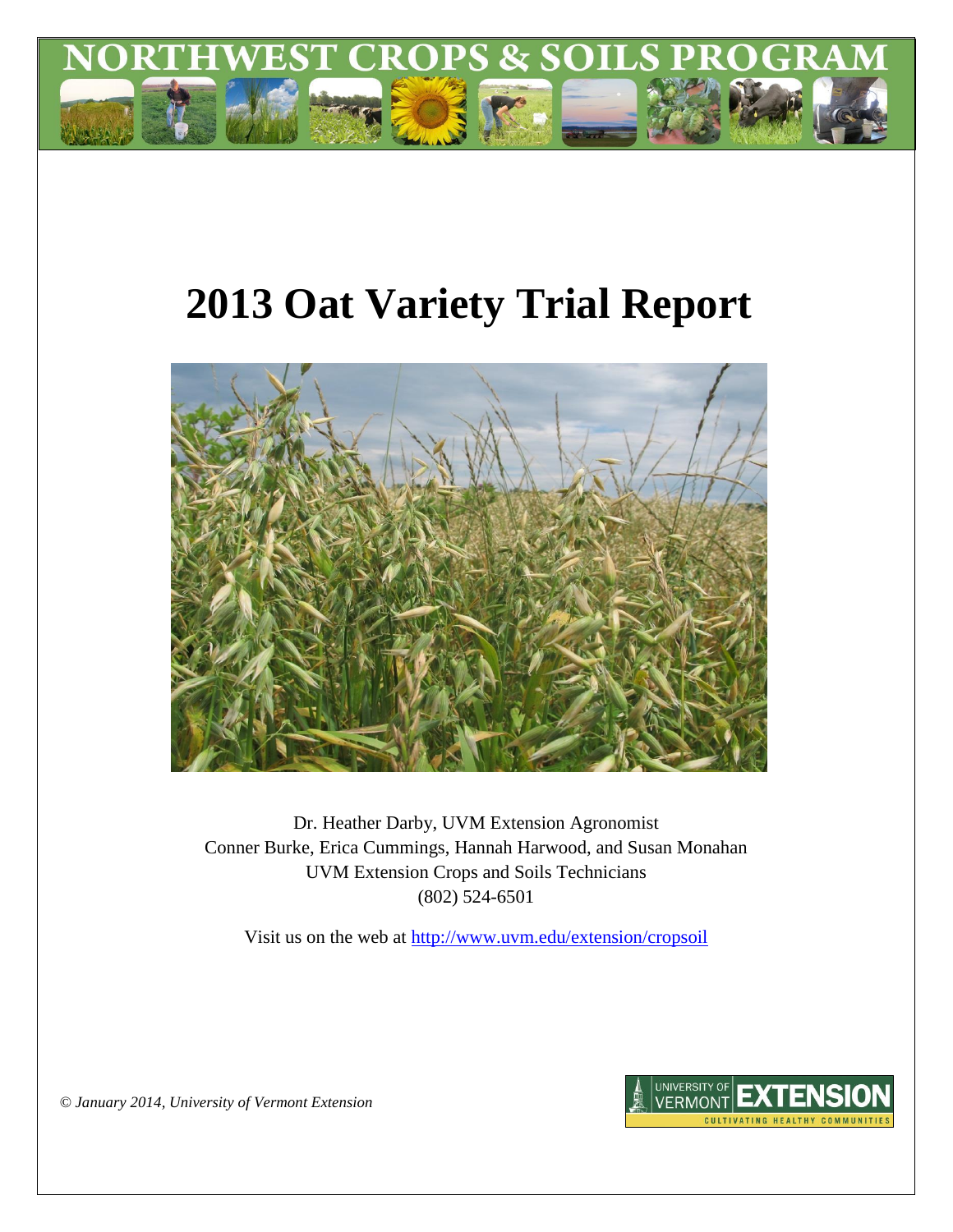### **2013 OAT VARIETY TRIAL Dr. Heather Darby, University of Vermont Extension [Heather.Darby\[at\]uvm.edu](mailto:Heather.Darby@uvm.edu?subject=2012%20Oat%20Variety%20Trial)**

## **INTRODUCTION**

Oats (*Avena sativa* L.) have a long history of production in the Northeast. Although most oats are planted for a cover crop or hay, grain oats are a potential revenue source for farmers. According to the 2007 census, about 200 acres of land in Vermont is cultivated for oat grain production, with an average yield of 1747 lbs per acre. With the exception of hull-less varieties, oats need to be de-hulled before being used for human consumption and further processing is required to make oatmeal, steel cut oats or oat flour. Since 2009, the University of Vermont Extension has conducted oat variety trials to provide yield comparisons in Vermont's climate. Varietal selection is one of the most important aspects of crop production and significantly influences yield potential. It is important to remember, however, that the data presented are from replicated research trials from only one location in Vermont and represent only one season. The goal of this project was to evaluate yields and protein of ten oat varieties.

# **MATERIALS AND METHODS**

In 2013, an oat variety performance trial was conducted at Borderview Research Farm in Alburgh, VT. Ten oat varieties were evaluated for yield and quality (Table 1).

| <b>Variety</b>  | rabie 1. Oat varielies planted in Alburgii, v 1, 2013.<br><b>Seed source</b> | Oat type |
|-----------------|------------------------------------------------------------------------------|----------|
| <b>Badger</b>   | Albert Lea Seed House                                                        | yellow   |
| Dieter          | <b>RDR Grains Et Semences</b>                                                | white    |
| Excel           | Albert Lea Seed House                                                        | yellow   |
| Jim             | Albert Lea Seed House                                                        | yellow   |
| Rigadon         | <b>RDR Grains Et Semences</b>                                                | white    |
| Rockford        | Albert Lea Seed House                                                        | white    |
| Saber           | Albert Lea Seed House                                                        | yellow   |
| Souris          | Albert Lea Seed House                                                        | white    |
| <b>Streaker</b> | Albert Lea Seed House                                                        | hulless  |
| Tack            | Albert Lea Seed House                                                        | yellow   |

| Table 1. Oat varieties planted in Alburgh, VT, 2013. |  |  |  |  |  |  |
|------------------------------------------------------|--|--|--|--|--|--|
|------------------------------------------------------|--|--|--|--|--|--|

The trial was planted at Borderview Research Farm in Alburgh, VT on a Benson rocky silt loam (Table 2). The experimental design was a randomized complete block with four replications. The previous crop was corn. The research plots were each 5' x 20' and the seedbed was prepared by conventional tillage methods including fall plow, disc and spike tooth harrow. The oats were planted on 29-Apr with 6" row spacing at a rate of 125 lbs per acre. Pre-harvest plant measurements were taken to understand many factors affecting yield. These assessments included height and severity of lodging. Plots were harvested on 12-Aug with an Almaco SPC50 plot combine.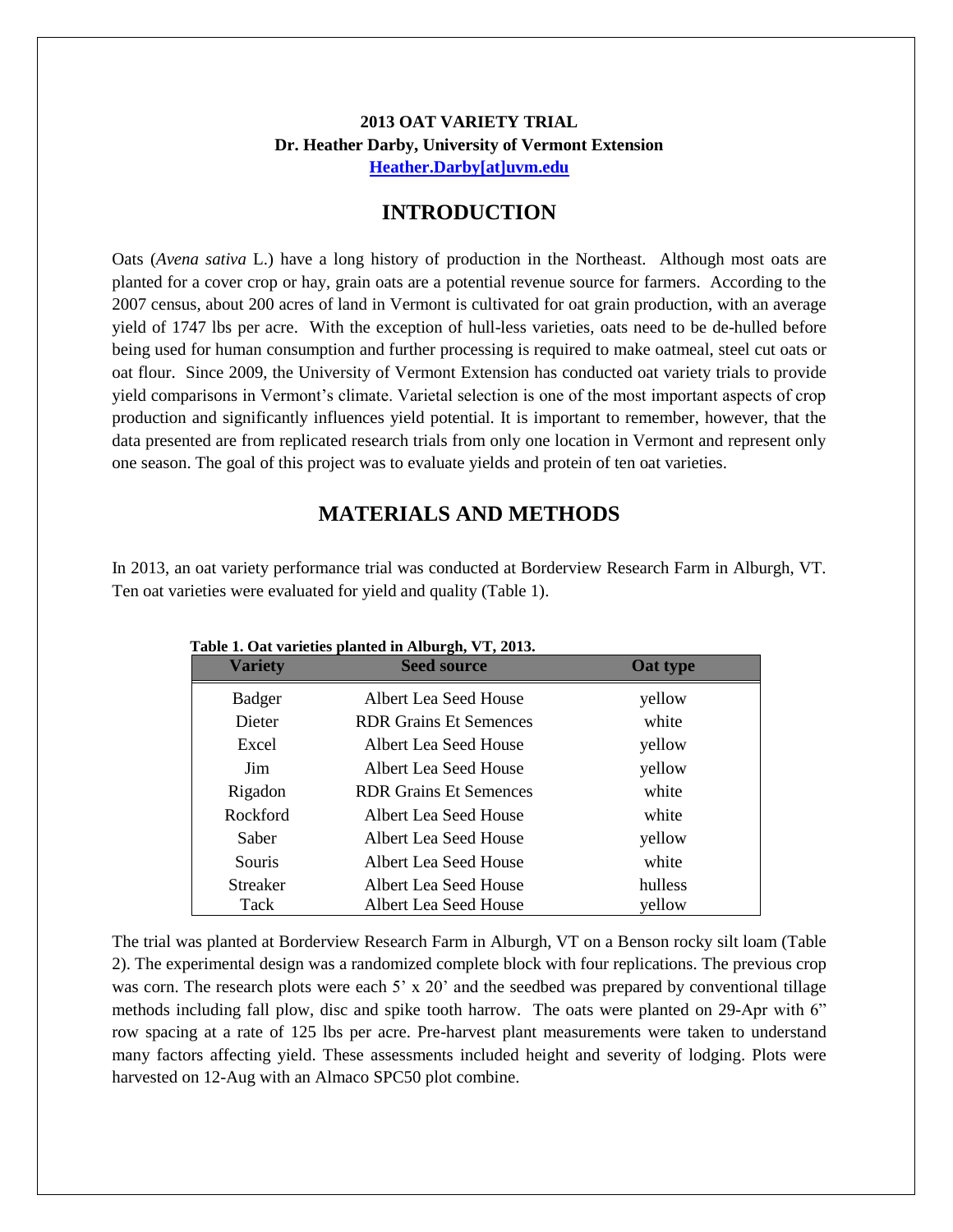| <b>Borderview Research Farm Alburgh, VT</b> |                                         |
|---------------------------------------------|-----------------------------------------|
|                                             |                                         |
| Soil type                                   | Benson rocky silt loam                  |
| Previous crop                               | Corn                                    |
| Tillage operations                          | Fall plow, disc, and spike tooth harrow |
| Row spacing (in)                            | 6                                       |
| Plot size $(ft)$                            | 5 x 20                                  |
| Seeding rate (lbs $ac^{-1}$ )               | 125                                     |
| Replicates                                  | $\overline{4}$                          |
| Planting date                               | $29-Apr$                                |
| Harvest date                                | $12-Aug$                                |

#### **Table 2. Agronomic practices for the 2013 oat variety trial, Borderview Research Farm, Alburgh, VT.**

A one-pound subsample was collected from each plot and used to determine quality. Quality measurements included standard testing parameters used by commercial mills. After combining, harvest moisture was determined for each plot using a Dickey-john M20P. Test weight was measured using a Berckes Test Weight Scale, which weighs a known volume of grain. Subsamples were ground into flour with hulls on, using the Perten LM3100 Laboratory Mill, and were evaluated for crude protein (CP) content. Grains were analyzed for CP using the Perten Inframatic 8600 Flour Analyzer. CP is reported at 12% flour moisture.

All data were analyzed using a mixed model analysis where replicates were considered random effects. The LSD procedure was used to separate cultivar means when the F-test was significant  $(P< 0.10)$ .

Variations in yield and quality can occur because of variations in genetics, soil, weather and other

growing conditions. Statistical analysis makes it possible to determine whether a difference among varieties is real or whether it might have occurred due to other variations in the field. At the bottom of each table, a LSD value is presented for each variable (e.g. yield). Least Significant Difference (LSD) at the 10% level of probability is shown. Where the difference between two varieties within a column is equal to or greater than the LSD value at the bottom of the column, you can be

| <b>Variety</b> | Yield |
|----------------|-------|
| A              | 4615* |
| B              | 3886* |
| 0              | 3161  |
| LSD            | 889   |

sure in 9 out of 10 chances that there is a real difference between the two varieties. Oat varieties that were not significantly lower in performance than the highest variety in a particular column are indicated with an asterisk. In the example, variety A is significantly different from variety C but not from variety B. The difference between A and B is equal to 729 which is less than the LSD value of 889. This means that these varieties did not differ in yield. The difference between A and C is equal to 1454 which is greater than the LSD value of 889. This means that the yields of these varieties were significantly different from one another. The asterisk indicates that variety B was not significantly lower than the top yielding variety.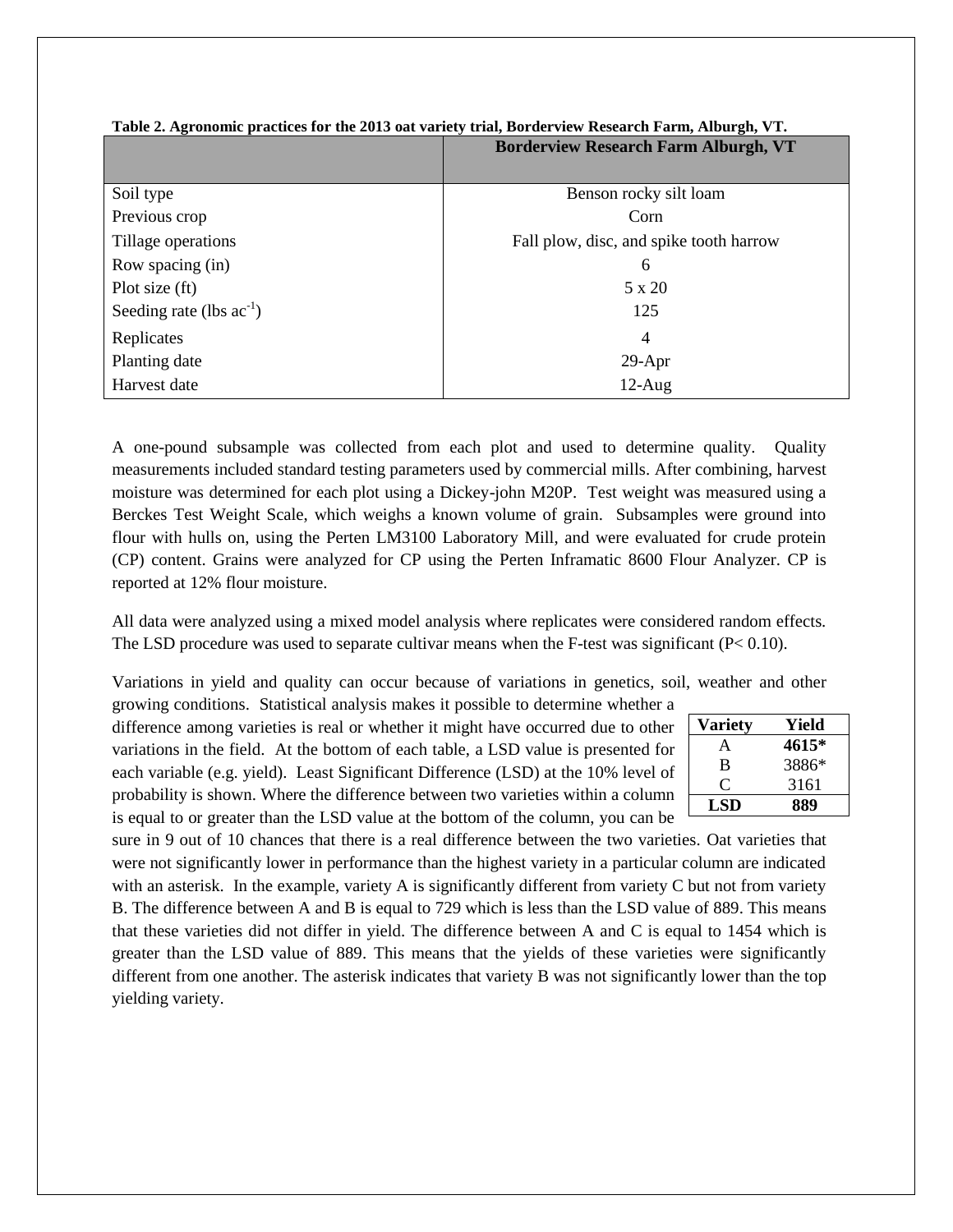## **RESULTS**

Using data from an onsite Davis Instruments Vantage Pro2 weather station at Borderview Research Farm in Alburgh, VT, weather data was summarized for the 2013 growing season (Table 3). The 2013 growing season experienced similar average temperatures compared to the 30 year average. Precipitation was higher than the 30 year average, especially for June, which saw extremely high rainfall for our area. Growing Degree Days (GDDs) were calculated at a base temperature of 32°F. From planting to harvest, there was an accumulation of 4510 GDDs. This is 18 more GDDs than the 30-year average.

| Tabic 5. Temperature, precipitation, and growing degree days (GDD-5) for Alburgh, VT in 2015. |        |            |        |         |        |
|-----------------------------------------------------------------------------------------------|--------|------------|--------|---------|--------|
| Alburgh, VT                                                                                   | April  | <b>May</b> | June   | July    | August |
| Average temperature $(^{\circ}F)$                                                             | 43.6   | 59.1       | 64.0   | 71.7    | 67.7   |
| Departure from normal                                                                         | $-1.2$ | 2.7        | $-1.8$ | 1.1     | $-1.1$ |
|                                                                                               |        |            |        |         |        |
| Precipitation (inches)                                                                        | 2.12   | 4.79       | 9.23 + | 1.89    | 2.41   |
| Departure from normal                                                                         | $-0.7$ | 1.34       | 5.54   | $-2.26$ | $-1.5$ |
|                                                                                               |        |            |        |         |        |
| Growing Degree Days (base 32°F)                                                               | 348    | 848        | 967    | 1235    | 1112   |
| Departure from normal                                                                         | $-36$  | 91         | $-47$  | 37      | $-27$  |

**Table 3. Temperature, precipitation, and growing degree days (GDD's) for Alburgh, VT in 2013**.

Based on weather data from a Davis Instruments Vantage Pro2 with WeatherLink data logger. Historical averages are for 30 years of NOAA data (1981-2010) from Burlington, VT.

ⱡ June 2013 precipitation data based on National Weather Service data from cooperative stations in South Hero, VT.

Pre-harvest measurements were collected on 29-Jul (Table 4). Plant height and lodging were assessed. The trial mean plant height was 111 cm, (43.7 inches). The tallest variety was 'Dieter' (128 cm), and was statistically different from all other varieties. Lodging was assessed visually on a 0-100% scale. The trial mean for lodging was 14.7%, with Rigadon, Rockford, and Streaker having the greatest incidence of lodged plants. Although some of the taller varieties seemed more prone to lodging this was not always the case. For example, Dieter was the tallest variety, and had less lodging then the three listed above.

#### **Table 4. Pre-harvest data for Borderview Research Farm, Alburgh, VT, 2013.**

| <b>Variety</b>  | Height        | <b>Lodging</b> |
|-----------------|---------------|----------------|
|                 |               |                |
|                 | $\mathbf{cm}$ | $\frac{0}{0}$  |
| Badger          | 108           | $0*$           |
| Dieter          | 128*          | 6.3            |
| Excel           | 107           | $0*$           |
| Jim             | 110           | $0*$           |
| Rigadon         | 124           | 16.3           |
| Rockford        | 116           | 20.0           |
| Saber           | 96            | $0*$           |
| Souris          | 110           | $0*$           |
| <b>Streaker</b> | 117           | 16.3           |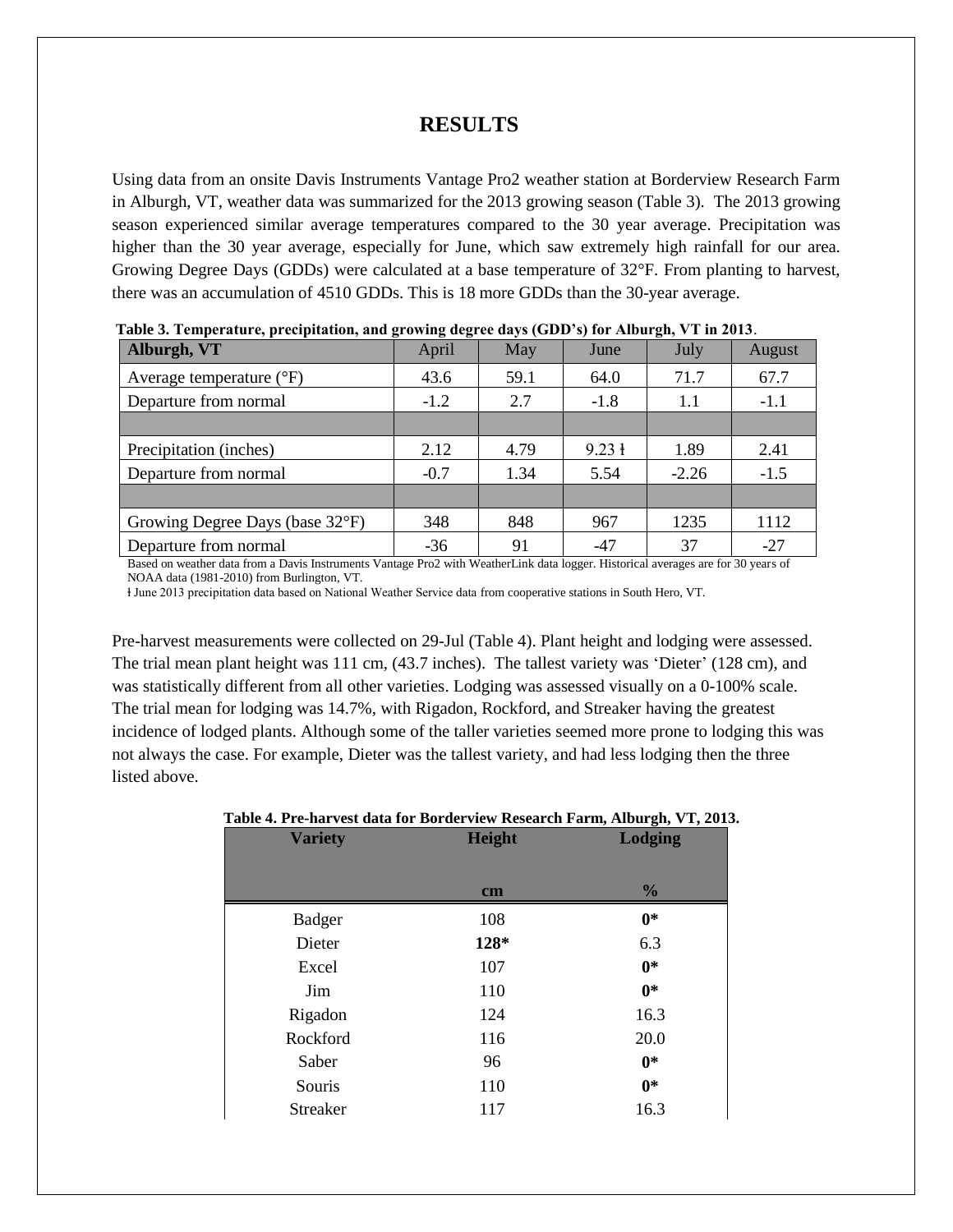| Tack                                                | 108 | ∩*   |
|-----------------------------------------------------|-----|------|
| LSD(0.10)                                           | Iб  | NS   |
| Trial mean                                          |     | 14.7 |
| Treatments shown in <b>bold</b> are top-performing. |     |      |

 \*Treatments that did not perform significantly lower than the top-performing treatment in a particular column are indicated with an asterisk.

NS-Treatments were not significantly different from one another (p=0.10).

The oat variety 'Tack' had the highest yield (2503 lbs per acre), although varieties Badger, Dieter, Jim, Saber, and Souris were statistically similar (Table 5, Figure 1). Mean oat yields for the trial were 1767 lbs per acre. Rockford had the highest harvest moisture (12.4%) for the second consecutive year; with the trial average being 10.3%. Crude protein was measured at 12% flour moisture with the trial mean being 11.7%. Test weight, a measure of grain density, is the most commonly used indicator of oat quality. All of the oat varieties had test weights above the 32 pound per bushel industry standard, except for Badger and Rigadon. The trial average for test weight was 34.0 lbs per bushel. Streaker had the highest test weight (37.0 lbs per bushel), and was not significantly different from Excel, Rockford, or Tack.

| <b>Variety</b>  | <b>Yield</b>                     |             | <b>Harvest moisture</b> | <b>Test weight</b>             | <b>Crude protein</b> |
|-----------------|----------------------------------|-------------|-------------------------|--------------------------------|----------------------|
|                 |                                  |             |                         |                                | @12%                 |
|                 |                                  |             |                         |                                | moisture             |
|                 | $\mathbf{lbs}\ \mathbf{ac}^{-1}$ | tons $ac-1$ | $\frac{0}{0}$           | $\mathbf{lbs}\mathbf{bu}^{-1}$ | $\frac{0}{0}$        |
| <b>Badger</b>   | 1911*                            | $0.96*$     | 9.80                    | 31.3                           | 11.5                 |
| Dieter          | 1794*                            | $0.90*$     | 9.53                    | 32.3                           | 12.1                 |
| Excel           | 1739                             | 0.87        | 9.73                    | $35.3*$                        | 11.5                 |
| Jim             | 1868*                            | $0.93*$     | 10.3                    | 33.1                           | 11.4                 |
| Rigadon         | 1449                             | 0.72        | 10.8                    | 31.6                           | 11.4                 |
| Rockford        | 1724                             | 0.86        | $12.4*$                 | $35.9*$                        | 12.0                 |
| Saber           | 2144*                            | $1.07*$     | 9.20                    | 33.5                           | 11.4                 |
| Souris          | 1802*                            | $0.90*$     | 9.43                    | 33.4                           | 11.4                 |
| <b>Streaker</b> | 738                              | 0.37        | $12.2*$                 | $37.0*$                        | 12.6                 |
| Tack            | 2503*                            | $1.25*$     | 9.90                    | $36.3*$                        | 11.5                 |
| LSD(0.10)       | 709                              | 0.35        | 1.9                     | 2.4                            | <b>NS</b>            |
| Trial mean      | 1767                             | 0.88        | 10.3                    | 34.0                           | 11.7                 |

#### **Table 5. Harvest data for Borderview Research Farm, Alburgh, VT, 2013.**

Treatments shown in **bold** are top-performing.

\*Treatments that did not perform significantly lower than the top-performing treatment particular column are indicated with an asterisk. NS-Treatments were not significantly different from one another (p=0.10).